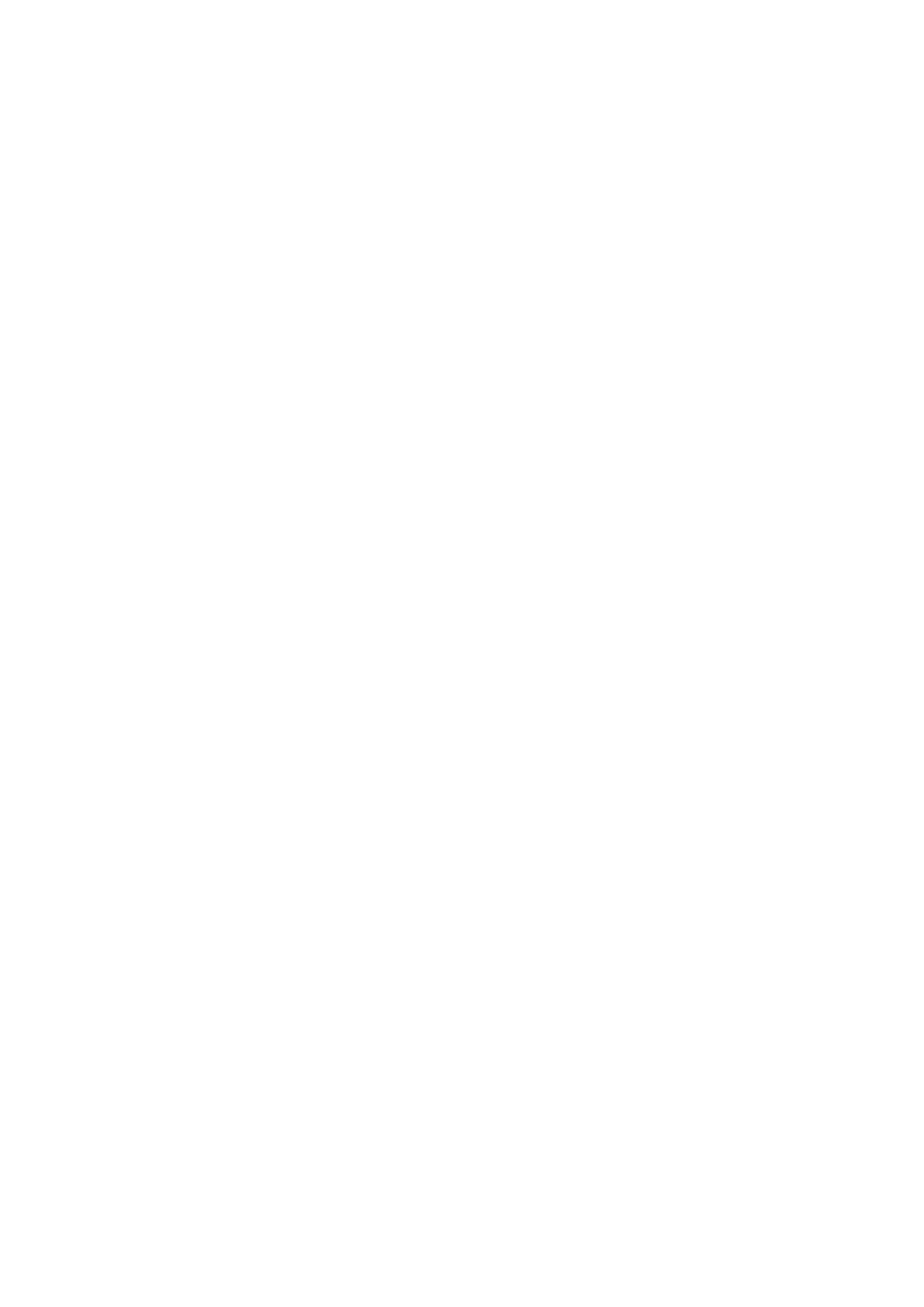## **THE INTESTINE**

The **intestine** is the last portion of the digestive apparatus, and is also known as the **second brain** as it contains a real nervous system in its walls. It is the longest part of the human organism (measuring up to 7 meters), and seat of the most important immune station in our body. Consequently it is subjected to continuous antigenic and stressful stimuli from food, pollutants, pathogenic agents, and therefore involved in various disorders, mainly due to **stress and poor diet.** During a person's lifetime around 30 tons of food and 50 thousand litres of liquids pass along the digestive tract, so it is clear how important it is to choose the correct type and quality of food and to look after our food hygiene.

The intestine is divided in:

- 1. The small intestine: about 5-7 meters long, and formed of the duodenum, jejunum and ileum. Its job is to complete digesting the food that arrives from the stomach partly digested, and to absorb the nutrients.
- 2. The large intestine: the last segment of the digestive canal and formed of the cecum, colon and rectum. By reabsorbing water, its job is to form the faeces made from the indigestible part of the ingested food.

Three main functions are performed in the small intestine and are connected with each other:

- 1. Absorb the nutrients. Up to 90% of the nutrients are absorbed in the small intestine. In the large intestine the water is absorbed that was contained in the food, mineral salts, biliary salts and certain vitamins, like K, that are mainly produced by the intestine bacterial flora.
- 2. Secrete substances to aid digestion.
- 3. Intestinal movement and passage.
- 4. Endocrine, as the intestinal cells regulate the digestive processes and hunger pangs, thanks to secreting certain important hormones.
- 5. Immune system: the intestine contains the most important immune station in the body.

The colon performs the following functions:

- 1. Mobility
- 2. Absorbs water and biliary salts
- 3. Forms the faeces and eliminates them.

The functions of this apparatus depend on numerous factors, including:

- Balanced **bacterial flora**
- Presence of pathogenic bacteria, viruses, fungi/mycetes
- The **immune system** in the mucosa
- The correct intestinal **permeability**
- Absence of chronic or acute **inflammations**

Intestinal alterations, called DYSBIOSIS, are a social problem that affects more than 70% of the population. Diet in the western world aids these imbalances as too many refined carbohydrates, simple sugars, animal fats and industrial food, containing preservatives, colorants and chemical substances, are eaten. To this we have to add infections, and the massive use of drugs and stress.

#### **INTESTINAL BACTERIAL FLORA**

Our digestive system, and the intestine in particular, is colonized by numerous microorganisms which together form the bacterial flora.Intestinal flora comprises a range of bacteria which, living in a certain balance, help our general state of health. We could say it is an ecosystem formed of different species of microorganisms that begin developing right in the first days after a child is born.

The balance between the various species of bacteria is called eubiosis.

However, if there is a prevalence of fungi or other germs that can cause pathologies, then the intestine is in a state of dysbiosis. In fact, the beneficial bacterial flora acts as a defence barrier, creating an uninhabitable environment for the pathogens, altering the intestinal pH and making the target cells and the nutrients that are introduced with them unusable. In the gastrointestinal tract there is an organ called the Microbiota, which is formed of at least 500 species of microorganisms that are part of the intestinal flora.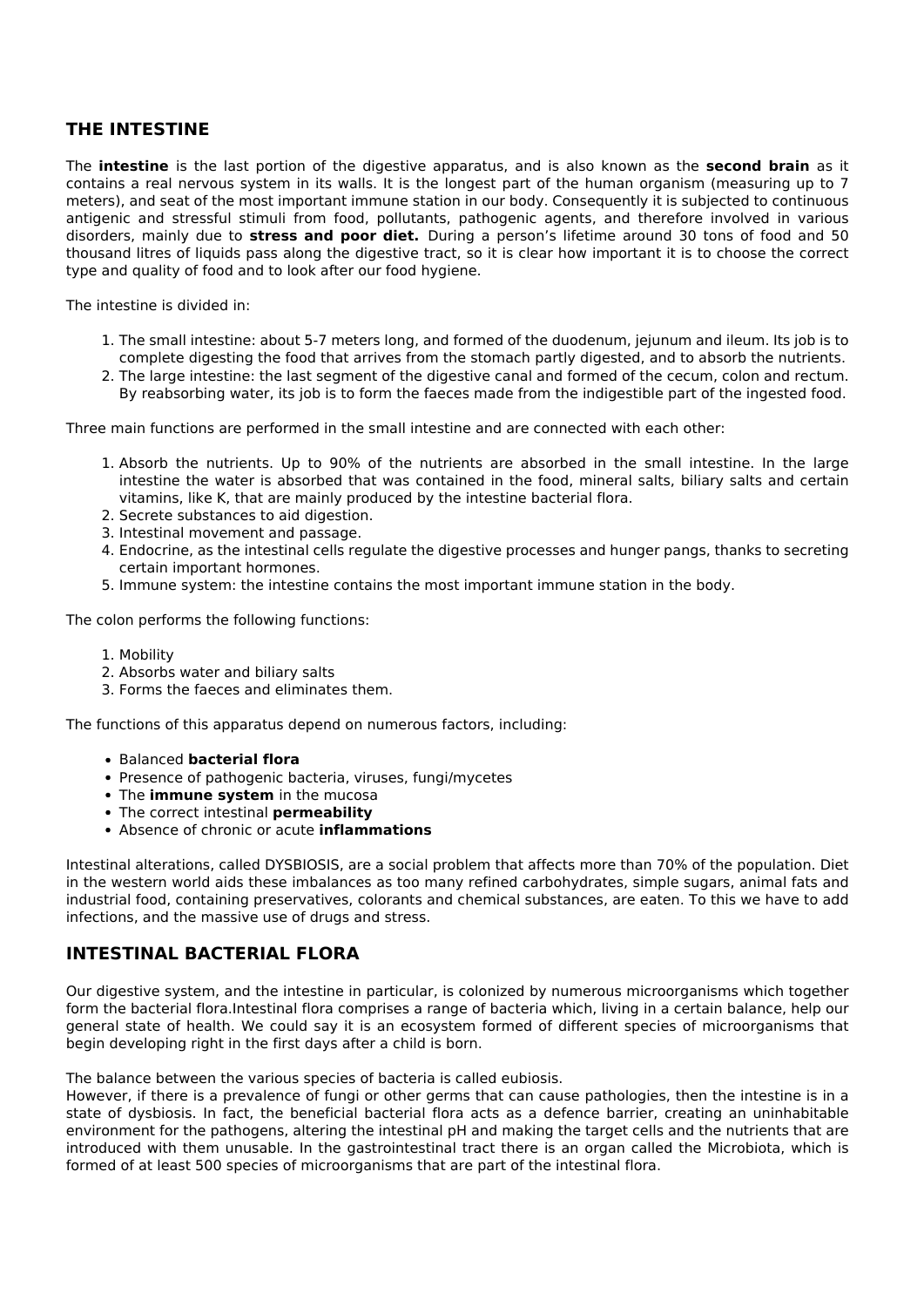Intestinal flora performs various functions, including:

- Producing fundamental enzymes for the digestive processes.
- Vitamin synthesis (vitamin K, B group vitamins, such as B12) that are important for the health of the entire organism.
- Producing medium and short chain fatty acids, that are the main source of energy for the colon cells and the bacteria that live there, and also source of energy for man.
- Activating the production of biliary acids for the correct digestion of proteins and lipids.
- Producing antimicrobial and antimycotic substances, essential to defend the intestinal tract against attack from pathogens.
- Modulating the immune system, whose most important base is in the intestine, by producing proinflammatory molecules (e.g. LPS), which guarantee a basic physiological inflammation that keeps the immune system active always, ready to defend the intestine from external attack.
- Boosting the function of the intestinal barrier to prevent excessive permeability.
- Regulating the mobility in the digestive tract and intestinal passage.

Regulating the pH in the gastrointestinal apparatus, to aid the digestive processes, the absorption of vitamins and mineral salts, and the elimination of pathogens that grow at different pH levels.

## **DYSBIO CHECK**

Intestinal Dysbiosis is an alteration in the balance and composition of intestinal bacterial flora.

This alteration occurs when the healthy bacteria (including Lactobacillus Acidophilus and Biphidus) decrease and the harmful ones (including Escherichia Coli) increase. Other times certain types of bacteria may mutate and become pathogens. This alteration to the intestinal flora makes it impossible to completely process the faecal materials, therefore abnormal fermentation and putrefaction occur which, besides changing the intestinal temperature, inflame the mucosa and intoxicate the intestine, and consequently the entire organism, and drastically reduce the immune defences.

This all leads to a series of symptoms and disorders in the gastrointestinal apparatus that can have consequences on other organs and apparatuses that are distant from the intestine, such as:

- Poor digestion which results in alterations to the intestinal passage (frequent constipation or diarrhoea, meteorism, irritable colon, intestinal irregularity).
- Sense of being bloated and abdominal tautness, with pain, flatulence, general feeling of being indisposed and unwell.
- Increased susceptibility to infection due to the decreased immune defences.
- Increased probability of mycosis in the intestine (candidosis), vaginitis and cystitis in women.
- General disorders: nervousness, anxiety, sleep disorders, tiredness, asthenia and mood swings.

Of the main causes for Intestinal Dysbiosis we should list:

- Food intolerance and allergies (which can be both cause and consequence).
- Poor eating habits:
	- Hyperproteic diet
	- Diet rich in simple sugars and refined cereals
	- Hyperlipidic diet, especially saturated animal fats and hydrogenated fats
	- Diet poor in fibre (found in fruit, vegetables, unrefined foods)
	- Low liquid intake.
- Scarce digestive secretions, such as biliary acids and digestive enzymes.
- Psychophysical stress caused by hectic living pace and psychological stress.
- Antibiotic and drug treatment for infections.
- Weakened immune system due to vitamin deficiency, previous illnesses or the use of cortisones or other drugs (antibiotics, antacids, protein pump inhibitors, abuse of laxatives).
- Poor nutrient absorption by the intestine due to altered permeability.
- Chronic inflammation (Chron's disease, ulcerous colitis, celiac, etc.)
- Sedentary life

At least five different types of Intestinal Dysbiosis can be identified: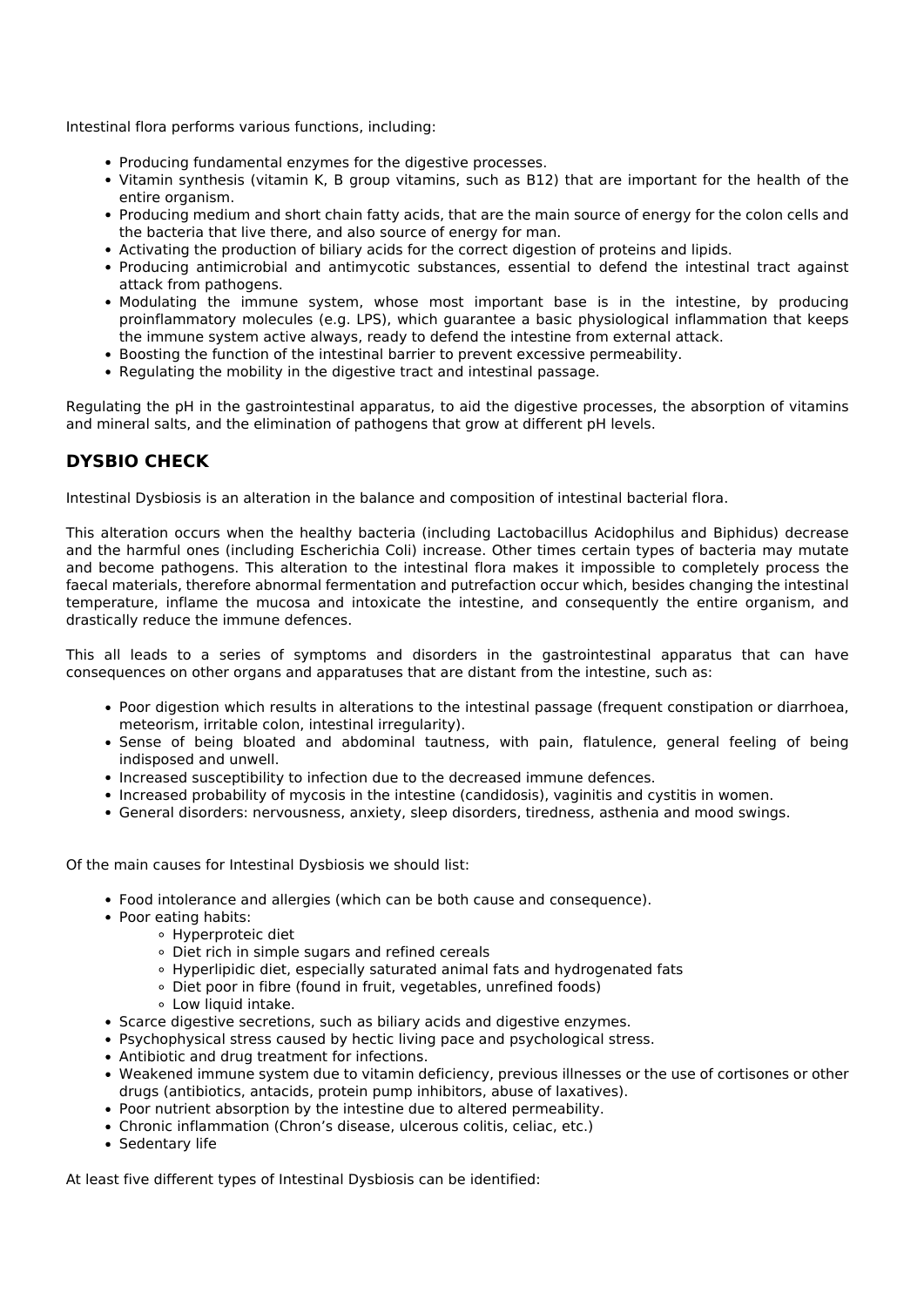- Deficiency dysbiosis: due to a deficit of intestinal bacterial flora (bifid bacterium and lactobacillus), mainly caused by a diet poor in soluble fibre and/or rich in prepacked, refined, sterilized foods or after antibiotic treatment.
- Putrefactive dysbiosis: aided by a diet too rich in animal fat and meat, poor in fibre (increase in the number of bacterioids, clostridium, peptococcus and eubacteria).
- Fermentative dysbiosis: characterised by a relative intolerance to carbohydrates or due to an excessive intake of simple sugars, leading to accentuated bacterial fermentation (excessive bacterial growth in the small intestine, normally less populated by microorganisms).
- Sensitisation dysbiosis: caused by an immune response to components in the physiological intestinal bacterial micro flora (deficit in the immune barrier formed of the IgA secretions).
- Fungi dysbiosis (intestinal candida and excessive yeast): due to the overgrowth of saccharomycetes (fungi) or Candida, aided by a diet rich in simple sugars, leavened foods, refined carbohydrates and poor in fibre.

Intestinal Dysbiosis can be assessed through a simple urine test that highlights the excess or lack of metabolites derived from the metabolic activity of the intestinal bacterial flora. The test reveals the presence in the urine of two tryptophan metabolites, called Indican and Skatole, thus enabling to test whether there are any fermentative or putrefactive events occurring in the intestine.

#### **INDICAN**

The Tryptophan amino acid normally consumed in the diet undergoes a metabolisation process, by certain species of intestinal bacteria, that produces the metabolite called Indole. The concentration of Indican in the urine shows there are putrefactive phenomena occurring in the proteins and azotized compounds. A high Indican concentration in the urine due to increased putrefactive events by certain species of bacteria (Proteus, Klebsiella), reduces the urine and faeces acidity and determines an alkaline pH. As the small intestine is scarcely populated by bacterial flora, there are low levels of Indican in the urine of a clinically healthy person. A high level of Indican in the urine shows there is dysbiosis in the small intestine. False negatives can be recorded if the urine contains formalin, metamine, azulfidine or biliary pigments. Alternatively, false positives could be recorded if it contains iodine, salicylic acid, methylene blue.

#### **SKATOLE**

Intestinal bacterial flora does not perform a metabolic function for the protein compounds but also has an elevated fermentative capacity. In fact, all the carbohydrates that reach the large intestine undergo fermentation by a single species of bacteria or by a number of species. Altered intestinal bacterial flora with an overgrowth of fermentative species, determines an alteration in the digestion of sugars and fats and consequently the production of Skatole.

## **PRO-FLORA CHECK**

Unbalanced intestinal bacterial flora can be assessed using a direct method, based on the growing of the microorganisms that physiologically inhabit our intestine, and help in absorbing and digesting the food we eat. The analysis represents an important first level screening to assess the overall composition of the resident bacterial flora, in order to define a correct balance of the bacterial species examined.

#### **Lactobacillus SPP**

Lactobacilli are symbionts in the human intestine, compulsory residents, who mostly colonize the colon, mouth and vagina. They inhibit the growth of pathogens, thanks to the production of lactic acid and bactericines, preventing fermentative and putrefactive phenomena. They slightly acidify the intestinal pH. Lactobacilli also positively stimulate the human immune system and produce short chain fatty acids that have trophic function for intestinal cells.

#### **Bifidobacterium SPP**

*Bifidobacteria* are an important part of the human bacterial flora who mostly colonize the colon, mouth and vagina and are the most represented bacterial population in the first weeks of human life. In fact, with age their concentration tends to decrease, especially in the elderly. These organisms are extremely useful for intestinal health by preventing the proliferation of pathogenic bacteria and actively stimulating the immune system in adaptive responses. They have effect on the metabolism of sugars and thanks to the production of short chain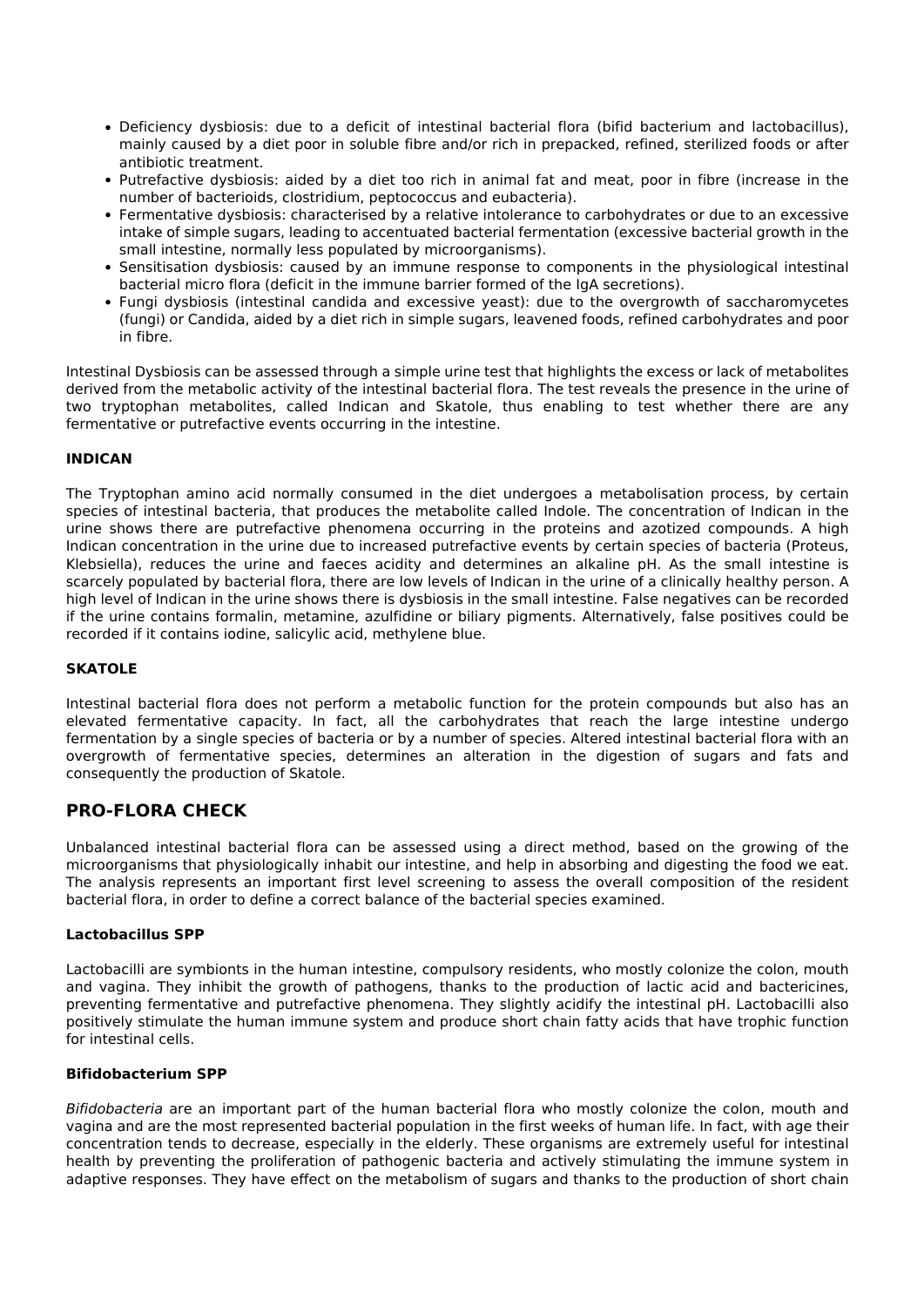fatty acids and acidification of the intestinal pH, inhibit the growth of pathogens in synergy with Lactobacilli. *Bifidobacteria* are also used in the food industry for the production of yogurt.

#### **Escherichia Coli**

*E. coli* is found in low concentrations in the lower section of the human gut where it provides many functions. It is able to regulate the response and the activation of the immune system, to construct a stable immune barrier, and has a fundamental function in the completion of the digestive phenomena, in particular of proteins, leading to the formation of short chain fatty acids with trophic function for intestinal cells. It is able to inhibit the growth of others intestinal pathogenic microorganisms thanks to the competition for resources. Escherichia coli is also able to produce the K vitamin and several vitamins of the B group. Some strains of E. coli can be pathogens, especially if their growth is excessive.

#### **Enterococcus Spp**

*Enterococcus* are bacteria of various species, saprophytes of the human digestive tract, which allow the protein metabolism in the intestine. Their concentration among the bacterial flora is controlled by the immune system and by the presence of probiotic bacteria antagonists, capable to limit their proliferation. In the case of immunosuppression these species can colonize other districts of the organism causing infections of urinary tract or intestinal illness.

#### **PMP Group (***Proteus spp, Morganella spp, Providencia spp***)**

*Proteus, Morganella* and *Providencia*, considered as part of the PMP group for their similar characteristics, are commensal organisms of the human gut. Their proliferation is controlled by the immune system and by the presence of antagonistic bacteria. The colonization of other districts of the organism can cause infections, especially cystitis and other urinary tract infections.

#### **Streptococcus SPP**

This is a group of different species, which differ in characteristics and ability to hemolyze the blood and symptomology associated with their excessive colonization of a district. Some of these species normally colonize the mucous of the body (especially oral, pharyngeal, intestinal and vaginal). Other species have a great pathogenic potential, in particular if they colonize other organs and apparatuses. In the oral cavity can produce caries, pharyngitis and other respiratory tract infections.

#### **KES Group (***Klebsiella spp, Enterobacter spp, Serratia spp)*

*Klebsiella, Enterobacter,* and *Serratia*, for their similar characteristics, are considered as part of the KES group that is represented by microorganisms commonly found in the human gut. Their proliferation is controlled by the immune system and by the presence of probiotics antagonists but an excessive proliferation or colonization of other districts of the organism can lead to different inflammatory diseases. Some of these bacterial strains are able to produce a toxin that induces acute or persistent diarrhea, especially in children.

## **STOOL TEST (PATHO-FLORA CHECK)**

A stool test is the search in the feces for bacteria that are responsible for gastrointestinal infections that are shown with: diarrhea, abdominal pain, sickness and fever in the majority of cases. Numerous species of bacteria are responsible for these infections.

In the test are analyzed many bacterial species belonging to the genus examined, most of which can give bland symptoms but not pathogenic. Most of the gastro-intestinal disorders accompanied by dysbiosis lead an overgrowth of bacteria that normally should not colonize the intestine or that should be present in low quantity. This does not mean that the presence of bacterial species that are not normally present is an indication of an acute pathology in progress.

#### **Candida SPP**

*Candida* is a mycete saprophyte of the gastrointestinal tract and skin that is found in low concentrations in the intestine. Its overgrowth can cause a state of chronic intestinal imbalance because its presence produces alterations in the digestive system, in the urinary system and of the immune response. Chronic inflammation of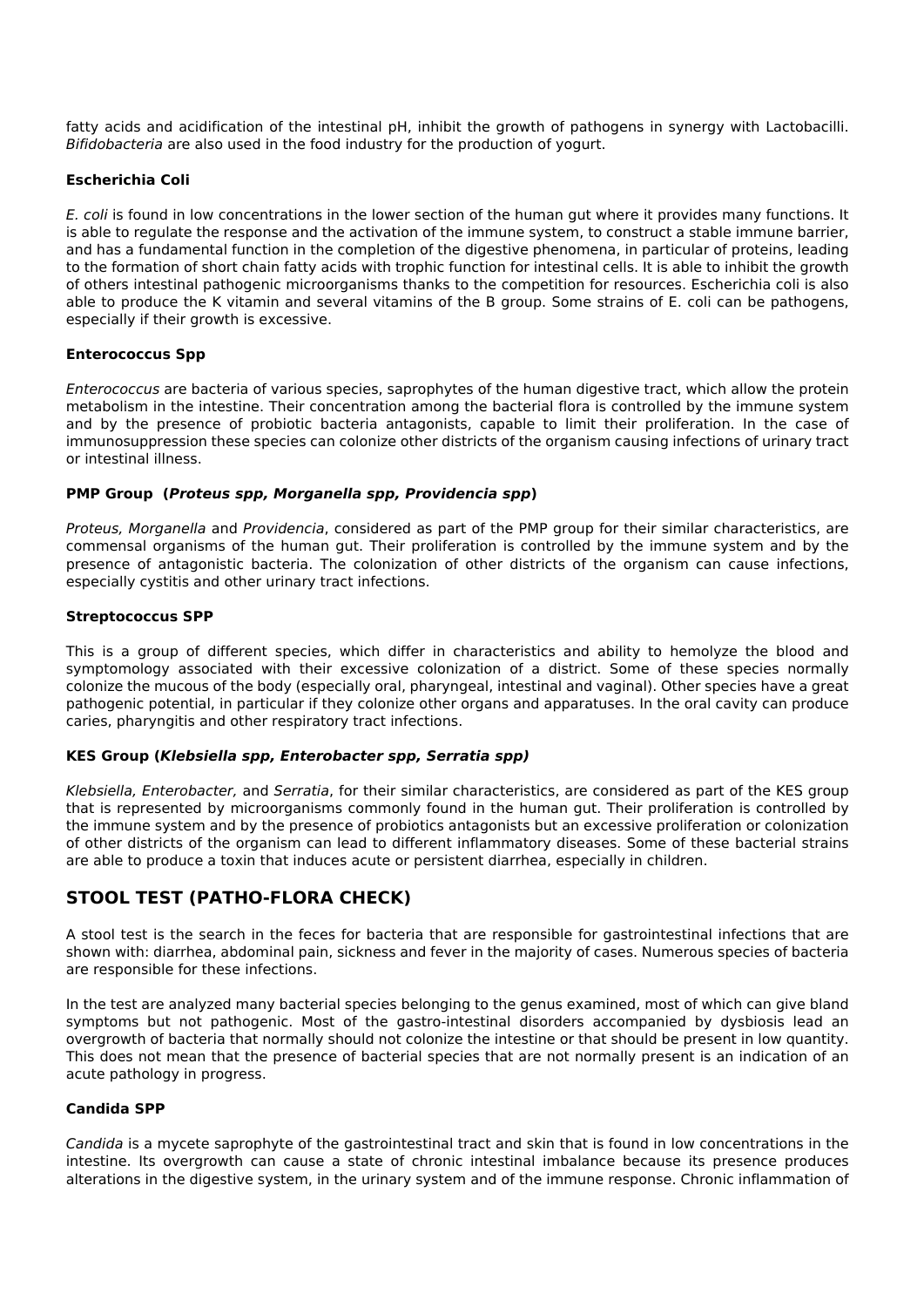the intestinal mucosa, resulting in a lowered capacity of absorption of nutrients and increased intestinal permeability. Furthermore, especially in women, a higher concentration of *Candida* in the gut, can lead to recurrent vaginal candidiasis, hardly treatable with antimycotics. The concentration of *Candida* can increase especially in the case of diets rich in simple sugars and refined carbohydrates, antibiotics and/or cortisone treatments, or general weakening of the immune system.

#### **Campylobacter SPP**

The group of Campylobacter, is composed of pathogenic bacteria whose growth causes acute symptoms, such as diarrhea, abdominal pain, fever, headache. They are also able to colonize the gastrointestinal tract causing chronic annoying symptoms, typically characterized by abdominal pain, irregular bowel, bloating and flatulence. The main vehicles of these bacteria are the chicken meat and poorly processed dairy products.

#### **Shigella SPP**

The genus *Shigella* includes pathogenic microorganisms, of which growth can determine the appearance of important symptoms as abdominal pain, diarrhea, fever, vomit. Shigellas can remain chronic in the body after the resolution of acute infection, for months or years causing symptoms less intense (constipation and reduced capacity to produce and activate the biliary acid). The spread of these bacteria is mainly due to poor hygiene handling foods.

#### **Salmonella SPP**

*Salmonella* are pathogenic bacteria responsible for numerous gastrointestinal problems. Some serotypes of Salmonella such as *typhi* and *typhimurium* can cause acute gastroenteritis and typhoid fever in humans, while other serotypes such as *enteritidis* and *infantis* are ubiquitous. The colonization of other districts of the organism can cause infections in other organs, in particular lymphatic system. The chronical presence of this organism in the intestine causes symptoms such as bloating, smelly stools and malabsorption syndromes. Environmental sources of these organisms include water, soil, animal feces, raw seafood. Symptoms of contagion can be diarrhea, abdominal pain, nausea, sickness and fever.

#### **Clostridium difficile**

*Clostridium difficile* is an anaerobic bacterium that produce enterotoxin with strong tropism for smooth muscle and the nervous system, and produce a hyaluronidase a lytic enzyme of the intestinal mucosa. It can cause symptoms including severe gastroenteritis characterized by abdominal cramps, malabsorption and digestive difficulties. Clostridium is frequently found in the intestinal flora and strongly proliferates after use of antibiotics. The disease usually is self-limiting but often determines a chronic presence of the bacteria in the intestine.

#### **Yersinia enterocolitica**

It is a pathogen transmitted by food, responsible of gastroenteritis in humans whose main symptoms are represented by diarrhea. Yersinia can chronically colonize the intestine, causing poor digestion, flatulence and unformed stools. Some serotypes of *Yersinia* have strong tropism for the lymphatic system and can cause reactive arthritis, urinary tract infections and autoimmune disorders.

## **INFLAMMATION (INFLAMMATION CHECK)**

Chronic intestinal pathologies are affecting more and more people and can be very varied. The most benign or common, is the irritable colon syndrome, or commonly called 'colitis'. This disorder is caused by inflamed intestinal mucosa, of often unknown aetiology, and is aggravated by poor eating habits, stress and lifestyle.

Symptoms of an irritable colon are:

- Abdominal pain or cramp
- Constipation alternated with diarrhoea (irregular intestine)
- Mucous in the faeces
- Meteorism
- Abdominal swelling
- Halitosis
- Slow and difficult digestion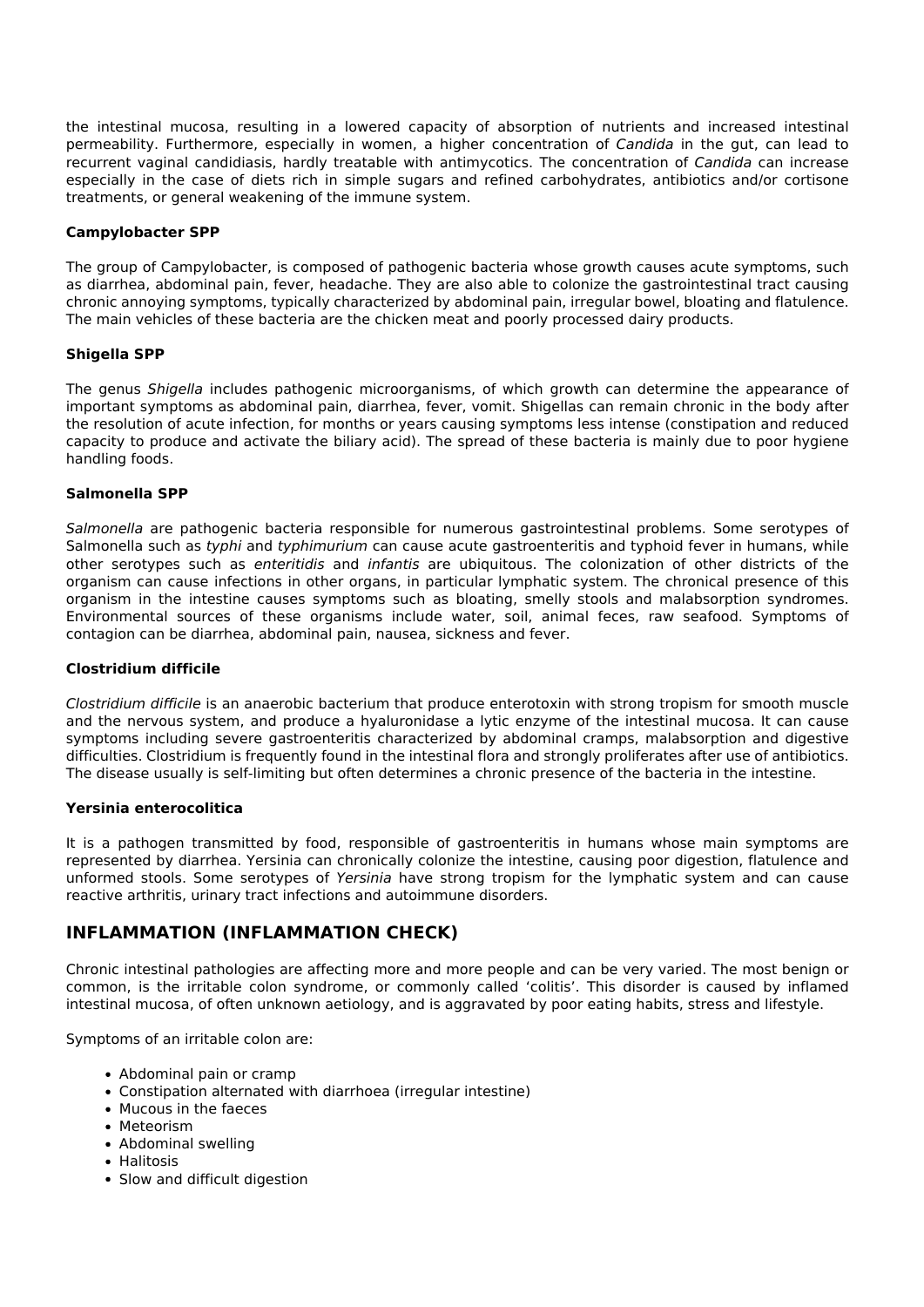These symptoms are extremely aspecific and can be associated with intestinal polyps, or more serious disorders like Chron's disease or ulcerous colitis, and even celiac disease. Stress plays a fundamental role in intestinal wellbeing. An increase in psychophysical stress leads to a reduction of blood flow in the mucosa, which alters the function of the protective barrier against attack from external pathogenic or polluting agents, consequently altering the intestinal permeability. This condition of reduced blood flow also alters mobility in the intestine and peristalsis. In the case of irritable colon there is also a strong bond with lifestyle. Every day the intestine is submitted to a slight level of inflammation due to the presence of bacteria that maintain its immune level active. The problem arises when the level of inflammation increases to such a point that it is no longer positive, but alters the barrier and, therefore, intestinal permeability.

#### **CALPROTECTIN**

Calprotectin is a protein and the major part is produced by neutrophil granulocytes, however a small part has also been found in monocytes and macrophages. It is very stable over time and its concentration is not altered by the use of drugs, food and is not degraded during the digestive process, therefore it reaches the faeces unchanged. Calprotectin has a strong antimicrobial activity, which is why it plays an important defensive role for the organism. An increase in its concentration can be sign of damage to the intestinal mucosa.

#### **SYMPTOMS OF INTESTINAL INFLAMMATION**

- Swelling, diarrhoea, cramp
- Altered faeces consistency
- Poor digestion, difficult digestion
- Abdominal burning, swelling, tension
- Presence and monitoring of chronic intestinal inflammatory disorders (Chron's disease, rectum, ulcerous colitis)
- Poorly absorbed nutrients

## **DIGESTION (DIGESTION CHECK)**

During a lifetime a human eats an average of around 30 tons of food, which is broken down inside the digestive apparatus until it becomes the base, the bricks, used to build our entire organism: amino acids, sugars and fats. The digestive process begins in the mouth: chewing is the first phase to demolish the food. Thanks to the saliva, the bolus is formed that travels from the mouth to the oesophagus, the pipe that carries it to the stomach. There are specific enzymes in saliva that begin the digestion of the starches. Once the bolus reaches the stomach, it is attacked by the gastric juices that contain hydrochloric acid, that enables digesting the food further. The pH level in the stomach can reach very low levels (from 0.9 to 3.5). Hydrochloric acid also enables neutralizing any pathogens that may have been introduced with the food, and improves the absorption of important minerals like Calcium and Iron. Inside the stomach the proteins are digested by the pepsin, an enzyme that is normally found in its inactive form, as pepsinogen, and is activated by the acid pH.

From the stomach the bolus takes on the name of chyme, and it passes onto the first part of the small intestine, the duodenum. At this point the carbohydrates and proteins have been partly digested, while the fats are still unchanged. Pancreatic juices and bile are now released, that finish digesting the macronutrients. Pancreatic juice is rich in bicarbonate of soda to absorb the acidity from the chyme, lipase, amylase, and protease to complete digestion. Continuing its journey inside the intestine, the food is completely digested and the base molecules just have to be absorbed. Anything that is not absorbed continues travelling along the intestine to the large intestine, where the residue mineral salts are absorbed and the faeces are formed, containing fibre, undigested food, bacteria and other waste products.

#### **CAUSES AND CONSEQUENCES OF POOR DIGESTION**

Digestion is a lengthy process that involves many organs. Knowing which organs and how they are involved in the digestive process enables us to have a clear and precise idea of how to act, in the case of digestive disorders. The most common symptoms associated with poor digestion are: stomach pains, sensation of being full, flatulence, nausea and acid reflux, aerophagia, abdominal tension and abdominal swelling.

The main causes are:

- Poor or insufficient chewing
- Drinking sugary or alcoholic drinks that alter the physiological pH in the stomach
- Eating too many animal fats and proteins in the same meal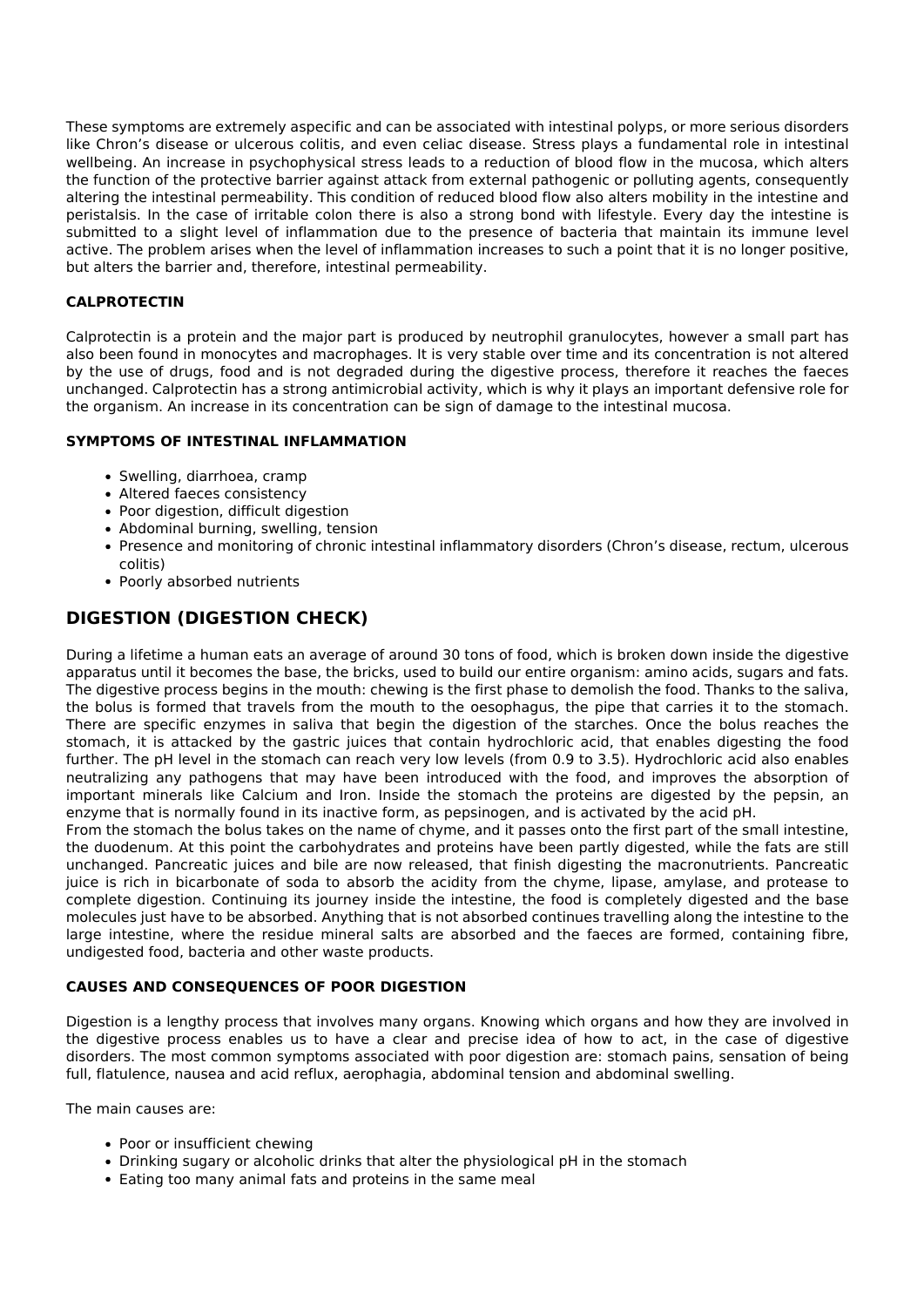- Allergies, gluten and lactose intolerance, adverse reactions to IgG-mediate foods, can all affect digestion
- Excessive stress
- Physical exercise or resting immediately after a main meal.

#### **STOOL TEST**

The stool test includes macroscopic assessments (appearance, colour, consistency, presence of gas, presence of undigested material, presence of concealed blood, mucous), chemical (pH) and microscopic (presence of fibres, protein, undigested sugar and fat, crystals). The stool test can be of great help in evaluating digestive disorders involving the intestine, liver or pancreas. Anomalies can also be caused by overeating, taking drugs or medication, stressful lifestyle and incorrect physical exercise.

#### **MACROSCOPIC TEST**

#### **COLOUR**

The normal colour of faeces is brown, consequently they can be:

- Normal colour.
- Hypochromic or achromic could lead to presume a possible reduction in the liver's excretive function.
- Hyperchromic could indicate a greater production and release of bile by the liver.

If the faeces are not normal colour, it is advisable to consult one's own doctor or a specialist.

#### **CONSISTENCY**

According to their consistency faeces are divided in:

- Formed or pultaceous, in physiological cases
- Caprate or hard, in the case of stubborn constipation
- Semi-formed, in the case of intestinal problems
- Liquid or diarrhoeic, in case of diarrhoea

#### **PRESENCE OF UNDIGESTED MATERIAL/BLOOD/MUCOUS**

Mucous may be found in the faeces in the case of irritable colon, colitis or other important intestinal inflammations. There should be none in a clinically healthy person. If the faeces are not analysed within 24-28 hours from when they were collected, the mucous could be reabsorbed and absent in the test result, even if it is effectively present. If blood is found in the faeces, we must distinguish between acute and chronic, abundant or slight, bleeding. Blood must be distinguished from concealed blood, which can be symptomatic of more serious problems and require additional tests after this first exam. If vegetable or animal fibres or fat are found, this could indicate poor chewing, digestive difficulties or dysbiosis.

#### **GAS**

If there is gas it could indicate dysbiosis, or an excessive growth of microorganisms that are not physiologically present in the bacterial flora, that lead to fermentation or putrefaction.

#### **MICROSCOPIC EXAM**

#### **DIGESTION OF PROTEINS/CARBOHYDRATES/FATS**

Normal protein values in an adult are up to 6 grams in 24 hours. Increased fat in faeces indicates digestive problems with fats, which are eliminated without being absorbed, as happens in the case of pancreatic or epatobiliary insufficiency or diarrhoea. The results envisage:

#### PROTEINS:

- Normal presence
- Poorly digested fibre indicates possible inflammation in the small intestine and increased intestinal movement
- Poorly absorbed fibre indicates scarce presence of gastric and pancreatic enzymes that prevents complete digestion.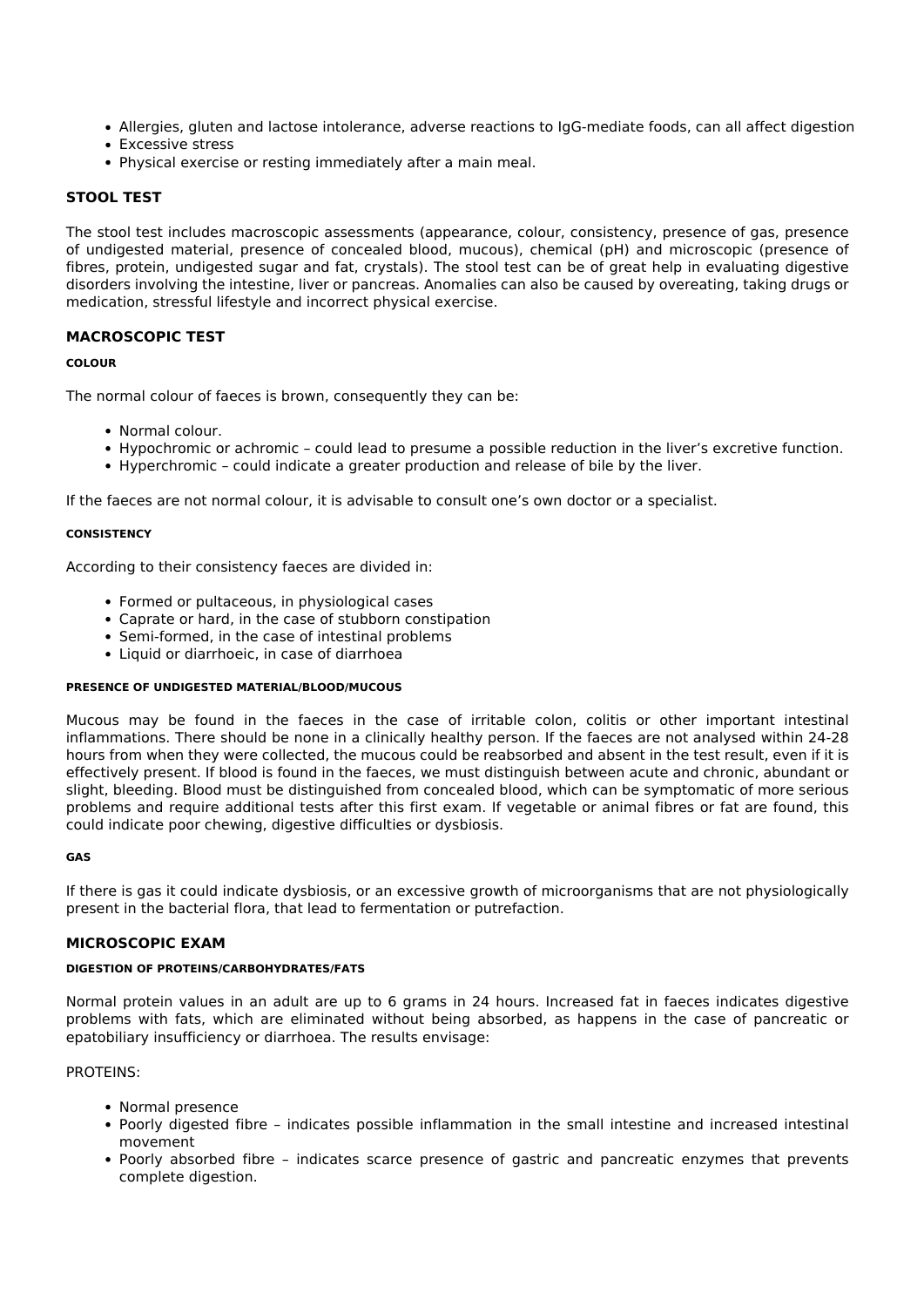#### CARBOHYDRATES:

- Normal presence
- Undigested sugars indicates possible inflammation in the small intestine and increased intestinal movement
- Unabsorbed sugars indicates scarce secretion of pancreatic juices and secreted enzymes in the intestinal mucosa

#### FATS:

- Normal presence
- Undigested fats indicates possible inflammation in the small intestine and increased intestinal movement
- Unabsorbed fats could indicate low secretion of bile and pancreatic juices

#### **FIBRES**

Presence or absence indicates that vegetable fibres have been eaten in the diet.

#### **CRYSTALS**

- Absent
- Presence of Calcium or Bilirubin crystals indicates possible alteration in biliary secretion

#### **BIOCHEMICAL TEST**

#### **PH**

Faeces pH is **neutral** or slightly acid. The expected pH should be between 6.5 and 7. More acid pH could indicate fermentation processes due to pancreatic insufficiency or to the eating of food that increases fermentation (sugars and fats). Alkaline pH is caused by the putrefaction process of poorly digested proteins, which produces ammonia compounds and biogenic amine.

#### **CONCEALED BLOOD**

We talk of "concealed blood in the faeces" where there a just slight traces of blood, which are not visible to the naked eye but only found in specific laboratory analyses. The search for concealed blood is conducted in the faeces when we suspect bleeding along the digestive tract: the research is positive if there are more than 5 ml in 24 hours. Signs of visible red blood generally indicate bleeding in the last intestinal tract or internal or external haemorrhoids. Searching for concealed blood in faeces is an important screening test for colon-rectum cancer, but a positive result is given by various conditions such as: duodenal and/or gastric ulcer), oesophagus varix, ulcerous colitis, Chron's disease, diverticulitis, anal fistula, haemorrhoids, anal rhagas.

Therefore if the test is positive, further investigations are needed to evaluate the effective presence by analysing three samples taken on three consecutive days.

#### **PANCREATIC ELASTASE**

An enzyme found in pancreatic juice, that enables digesting the elastin, a protein found in connective tissues. It is assessed in the faeces because it is a stable parameter and the concentration increases by 5-6 times in the faeces. Its concentration gives a good reflection of the exocrine function of the pancreas. Low levels of this enzyme could indicate pancreatic insufficiency, but lower levels are also found in the case of diabetes mellitus, osteoporosis, intestinal inflammatory illnesses (Chron's disease, ulcerous rectocolitis), celiac disease and kidney failure. Altered levels of elastase can also be found in the case of diarrhoea and other acute inflammations.

## **INTESTINAL PERMEABILITY (PERMEABILITY CHECK)**

Unbalanced composition of bacterial flora could compromise the good intestinal functions, which would alter the production of digestive enzymes, and normal biochemical conditions of pH and vitamins. This all causes an increased inflammatory response. In this condition, the intestinal villi are unable to guarantee a correct absorption of nutrients after digestion, and certain macromolecules manage to pass the intestinal barrier and can be identified as non-self, triggering off the immune response. Permeability is to all effects a weakening of the joins between the various cells in the intestinal barrier, which make the lumen more permeable to molecules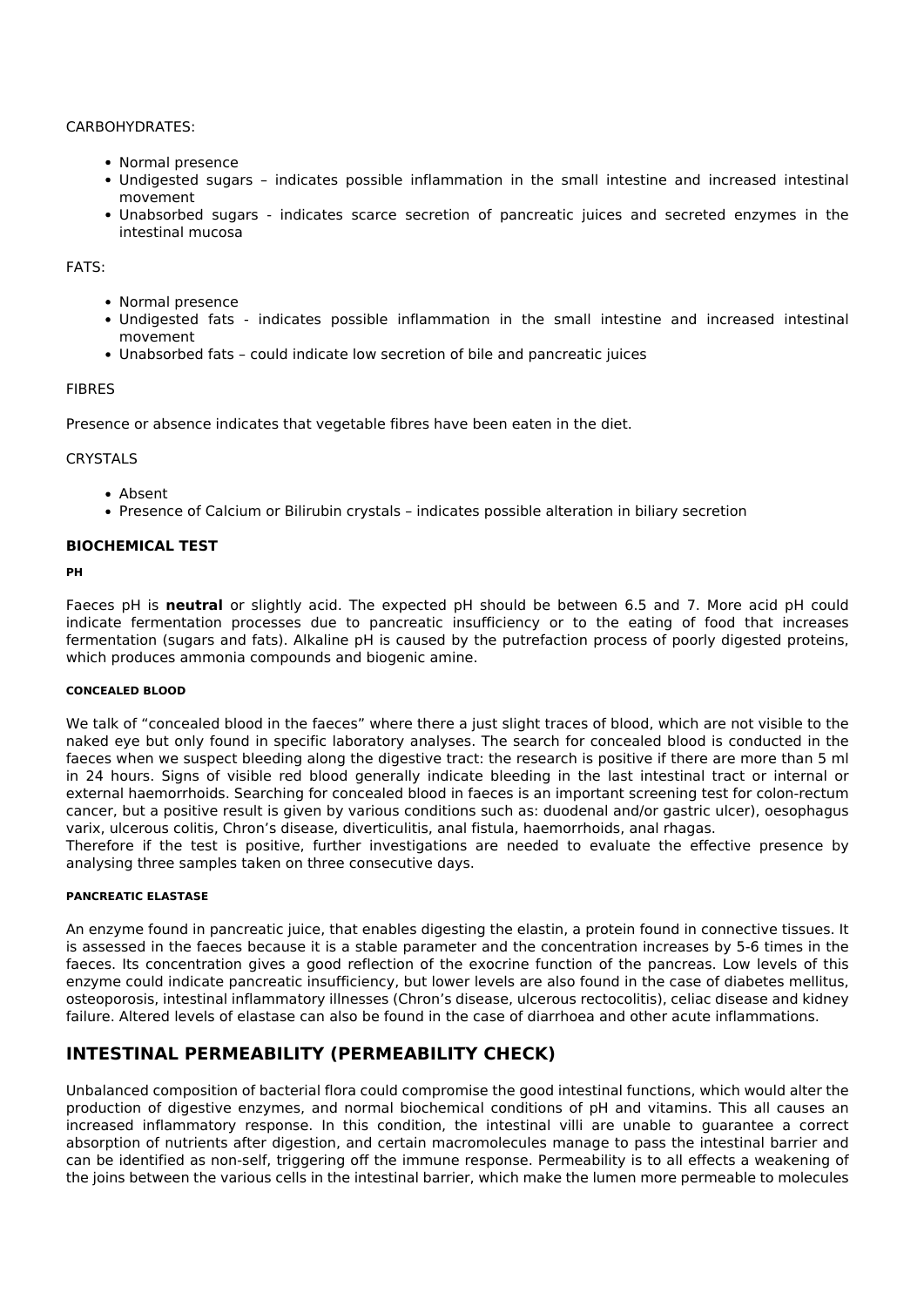and food that has not been completely digested. Experiments have shown that the dysfunction in these joins is the pre-existing cause for systemic immunological inflammatory illnesses, chronic intestinal inflammatory illnesses, food allergies, adverse reactions to food and celiac disease.

The barrier capacity is also altered by other factors like stress, incorrect eating habits, environmental pollutants, drugs and alcohol.This alteration, called the permeable intestine syndrome or "leaky gut" (SAPI or LGS) is accompanied by a chronic inflammatory state. Intestinal inflammation and permeability are directly correlated, the cause and consequence of each other.

Subjects most at risk are those who suffer from:

- Gastrointestinal problems, like meteorism, swelling, cramp, diarrhoea or irritable bowel syndrome (IBS) or periods of diarrhoea alternated with periods of constipation.
- Food allergies and intolerance of any nature.
- Tiredness, lack of energy, chronic fatigue or fibromyalgia
- Hormonal imbalance, including intense premenstrual syndrome or polycystic ovaries.
- Autoimmune pathologies, such as rheumatoid arthritis, Hashimoto thyroiditis, lupus, psoriasis or celiac disease.
- Dermatological problems like acne, rosacea or eczema
- Candidosis or recurring genital infections.

#### **ALPHA 1 ANTITRYPSIN**

This is mainly produced by the liver, macrophages and respiratory epithelial cells and is then introduced into the blood circulation. At pulmonary level, the function of alpha-1 antitrypsin is needed to prevent that neutrophil elastase (a protease) damages the pulmonary alveoli: alpha-1 antitrypsin constitutes the most important defence system for the lower respiratory tracts against damage caused by these proteases on the walls of the alveoli. Deficiency in alpha-1 antitrypsin function means its defensive role is missing and prepares the way for developing pulmonary emphysema. Smoke, among other things, inhibits the creation of this protein and is one of the reasons why smoke is one of the causes for pulmonary emphysema.

Hepatic illness is presumably determined by the build-up of cells in the liver (hepatocytes) of an anomalous form of alpha-1 antitrypsin, that constitutes one of the insoluble compounds inside the cells. In Chron's disease and modest or serious ulcerous colitis, alpha-1 antitrypsin is high. The faecal dose can be used as intestinal inflammatory markers. In other cases, especially in paediatric age, the dose of alpha-1 antitrypsin is used to study the protodispersant intestinal malabsorption, or to evaluate the passage of plasmatic proteins in the intestinal lumen after an increase in the wall permeability caused by an inflammatory process.

## **USEFUL ADVICE AND INTERPRETING THE REPORT**

In the case of intestinal disorders, the results should be followed by a careful study of the person's medical history and additional tests, to evaluate the aetiology of the symptoms. Diet is our first weapon to manage or improve any symptoms in the gastrointestinal tract. There are foods that promote inflammation and others that reduce it: among these we mention PLANT origin including fresh fruit and vegetables (preferably those rich in soluble fibres like carrots, aubergines, courgettes, apples, pears, damsons and nuts, but without overdoing it with the latter), unrefined cereals, potatoes, rice. Furthermore it is advisable to reduce animal origin food and prefer those low in fat. Also the correct hydration is also important, without overdoing it with water however to prevent risk of over-hydration. Foods that promote inflammation are all those that are leavened or fermented, including alcohol, coffee, tea, fatty foods. We should not eat excessive amounts of pulses or vegetables high in fibre (broccoli, cabbage, lettuce, for example). Useful supplements can be those based on L-Glutamine, which helps improve cell repair and exchange, together with important vitamins and minerals, such as zinc, iodine, selenium, group B vitamins and vitamin A. We should not forget the utility of natural antioxidants and antiinflammatory supplements (aloe, curcuma).

The profile can give indications about which intestinal tract has unbalanced bacterial flora:

- Alterations in **Indican** values indicate Dysbiosis in the small intestine fermentative dysbiosis, advisable to take supplements with strains of **Lactobacilli** (Acidophilus, Rhamnosus, Salivarius, Casei, Plantarum, Reuteri);
- Alterations in **Skatole** values indicated Dysbiosis in the colon putrefactive dysbiosis, advisable to take supplements with strains of **Bifidus bacteria.**
- Alterations in both parameters indicate Intestinal Dysbiosis in both the small intestine and the colon, to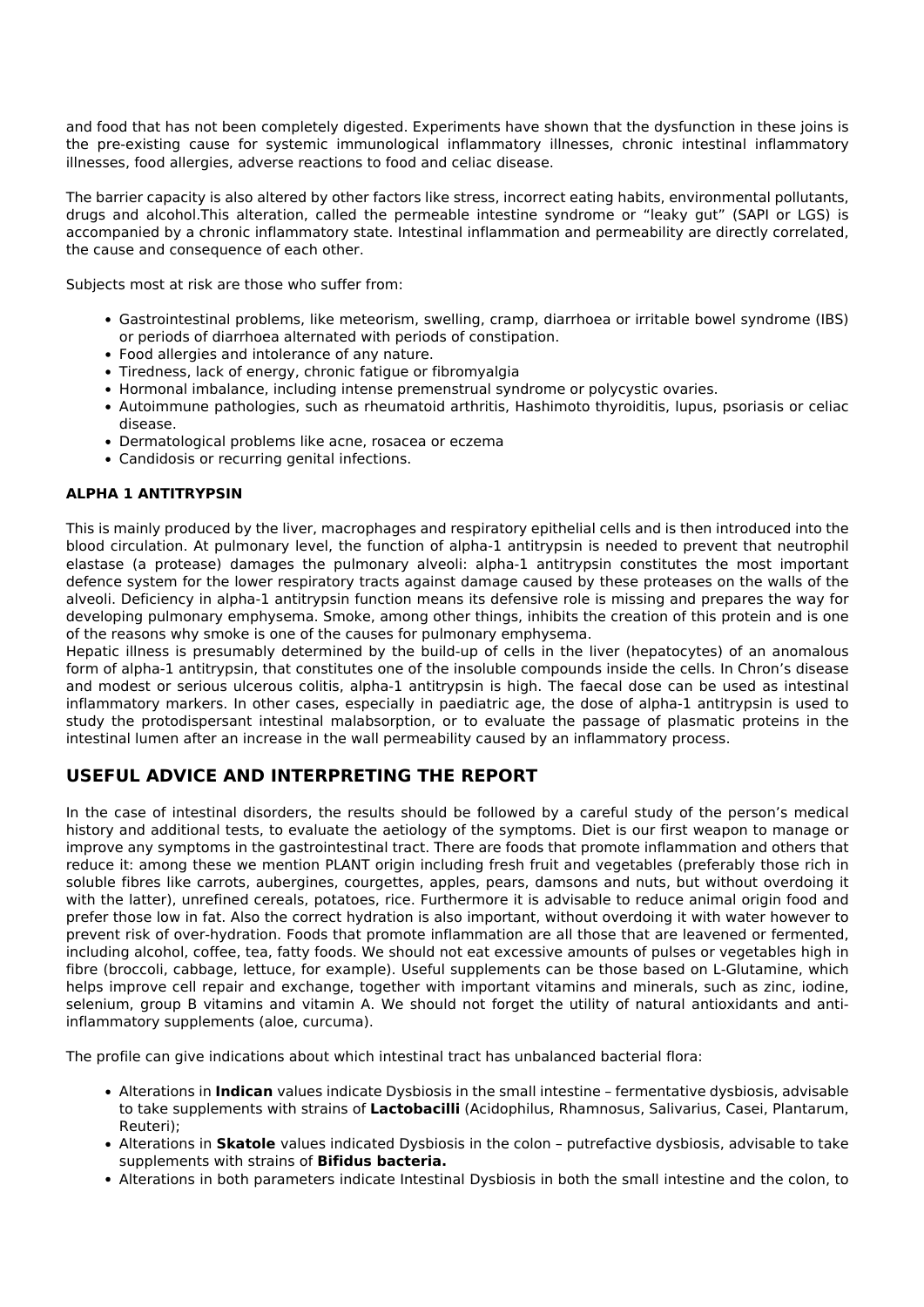be treated with various strains of probiotics.

In the same way, it is useful to know which strain of bacteria is missing and which pathogenic strain is in overgrowth, to enable specifically treating the problem. Besides integrating with probiotics (bacteria that repopulate the gastrointestinal tract) it can be useful to integrate prebiotics, i.e. soluble food fibres able to aid the growth of "good" bacterial flora. Some examples of prebiotics are: inulin, fructose-oligo-saccharides and alcohol-sugars. Inulin aids the growth of bifidus bacteria and lactobacilli in the intestine. Fructose-oligosaccharides (FOS) stimulate the selective growth of bifidus bacteria, inhibiting the growth of pathogenic bacteria, not able to break the FOS chemical bonds. Lactitol (alcohol-sugar) reaches the colon intact, where it promotes acidification locally, aiding the growth of lactobacilli to the detriment of putrefactive coliforms.

In the case of digestive problems, as a good rule it is always important:

- To limit the amount of food eaten at each meal, so as not to overload the stomach and make its work more difficult.
- Chew and swallow slowly, so as to grind down the food as far as possible before it goes to the stomach
- Choose the right combination of macronutrients: meals with high fat and protein content are more difficult to digest and slow down overall digestion
- Choose the right type of exercise at the right time of day

## **REPEATING THE TEST**

If the test is positive, it is advisable to repeat it after 2/3 months, after following treatment based on supplements and good diet. In the case of therapeutic monitoring or pathologies, it is advisable to repeat the test according to the advice from the doctor who prescribes it. If there are problems in interpreting the results, or if there are any pathologies in progress, a specialist's opinion is recommended, who is able to provide the specific therapeutic assistance. If only a few of the analysed parameters are out of range, the test can be repeated of just those parameters in the complete Inflora Scan profile.

## **IMPORTANT**

The test results must always be interpreted and integrated by the doctor into each patient's case. This test cannot be reproduced partially. The laboratory results, graphs and explanations contained in this leaflet must not be taken as a medical diagnosis. Therefore they are exclusively an extra instrument for the doctor, who is able to use them and integrate them with the other factors that emerge during the check up or other diagnostic tests, to then formulate the correct treatment and diagnosis of the patient's health.

## **GUIDE TO READING THE TEST**

- **GREEN TRAFFIC LIGHT**: value in the norm
- **YELLOW TRAFFIC LIGHT**: borderline value
- **RED TRAFFIC LIGHT**: value out of normal range

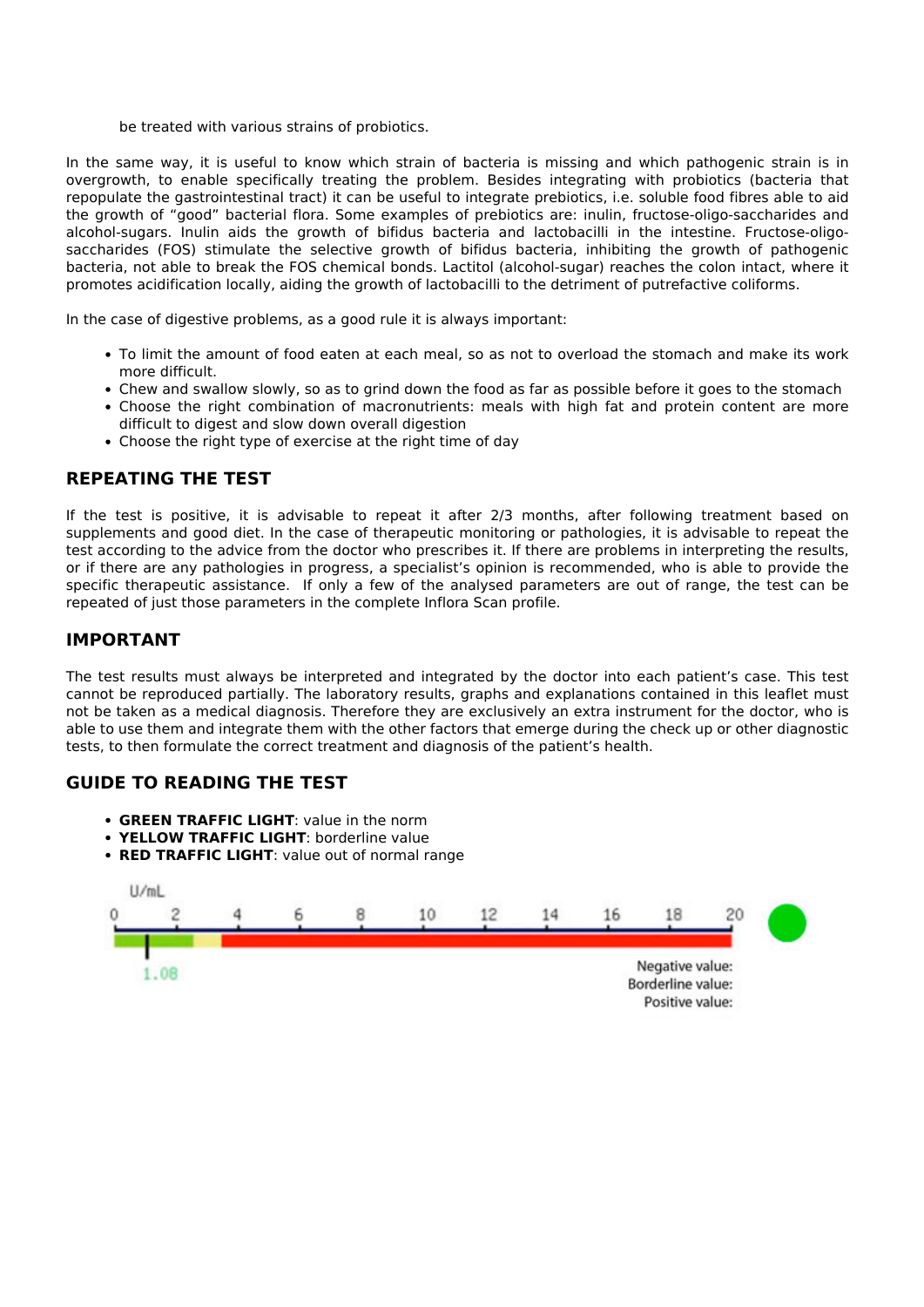

**Cod. ID: 123456 CCV: 000 Date: 01/01/2014 Patient: Rossi Mario**



Rapport de: NatrixLab Via Cavallotti, 16 42122 Reggio Emilia Aut.n. 67 del 26.01.10 Direttore Sanitario *Dott. Michele Cataldo* www.natrixlab.it

## **INFLORA SCAN (Assessment of intestinal health)**

Dott.ssa Ausilia Rausa

Alane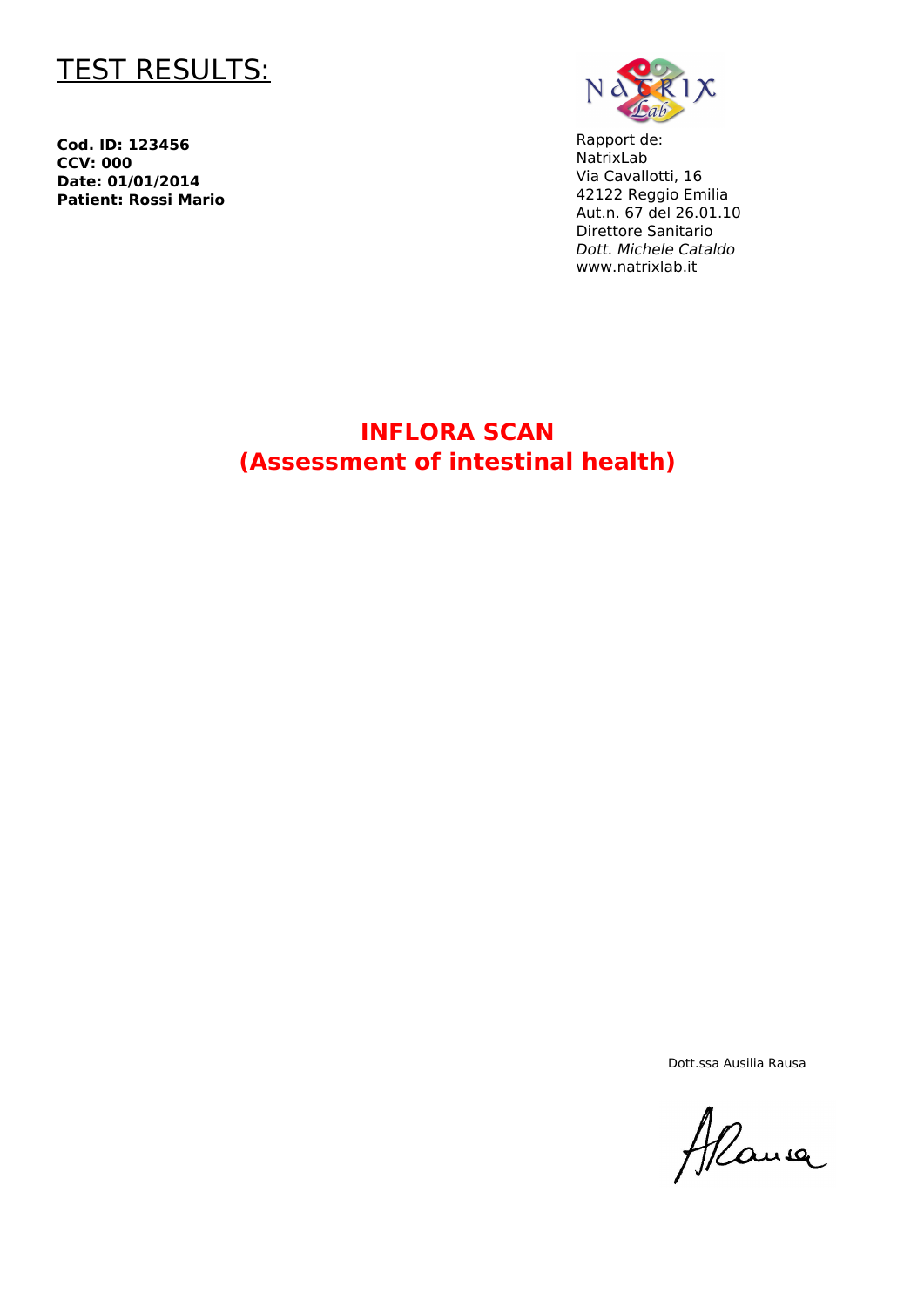# Results





GREEN LIGHT: 80 - 400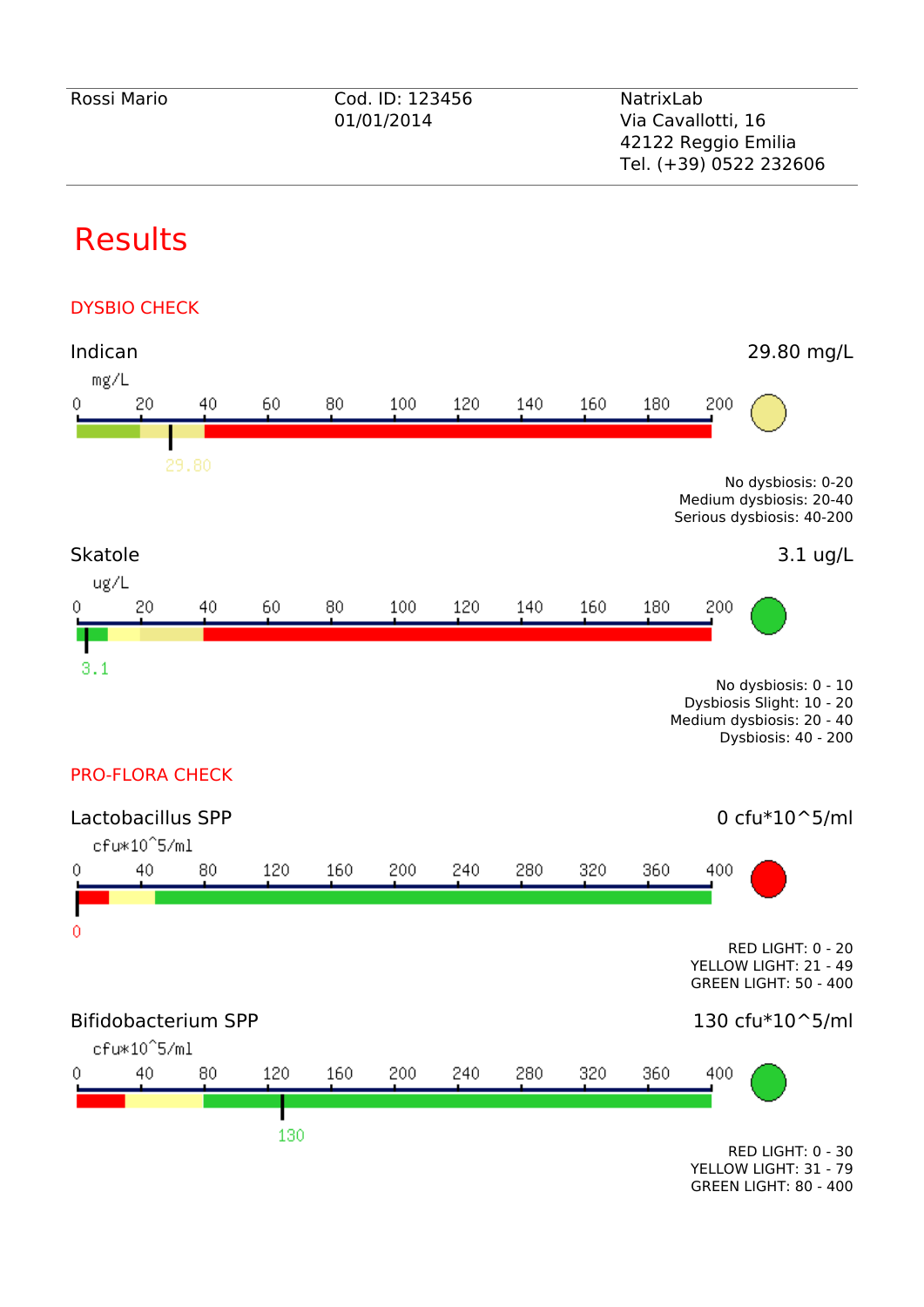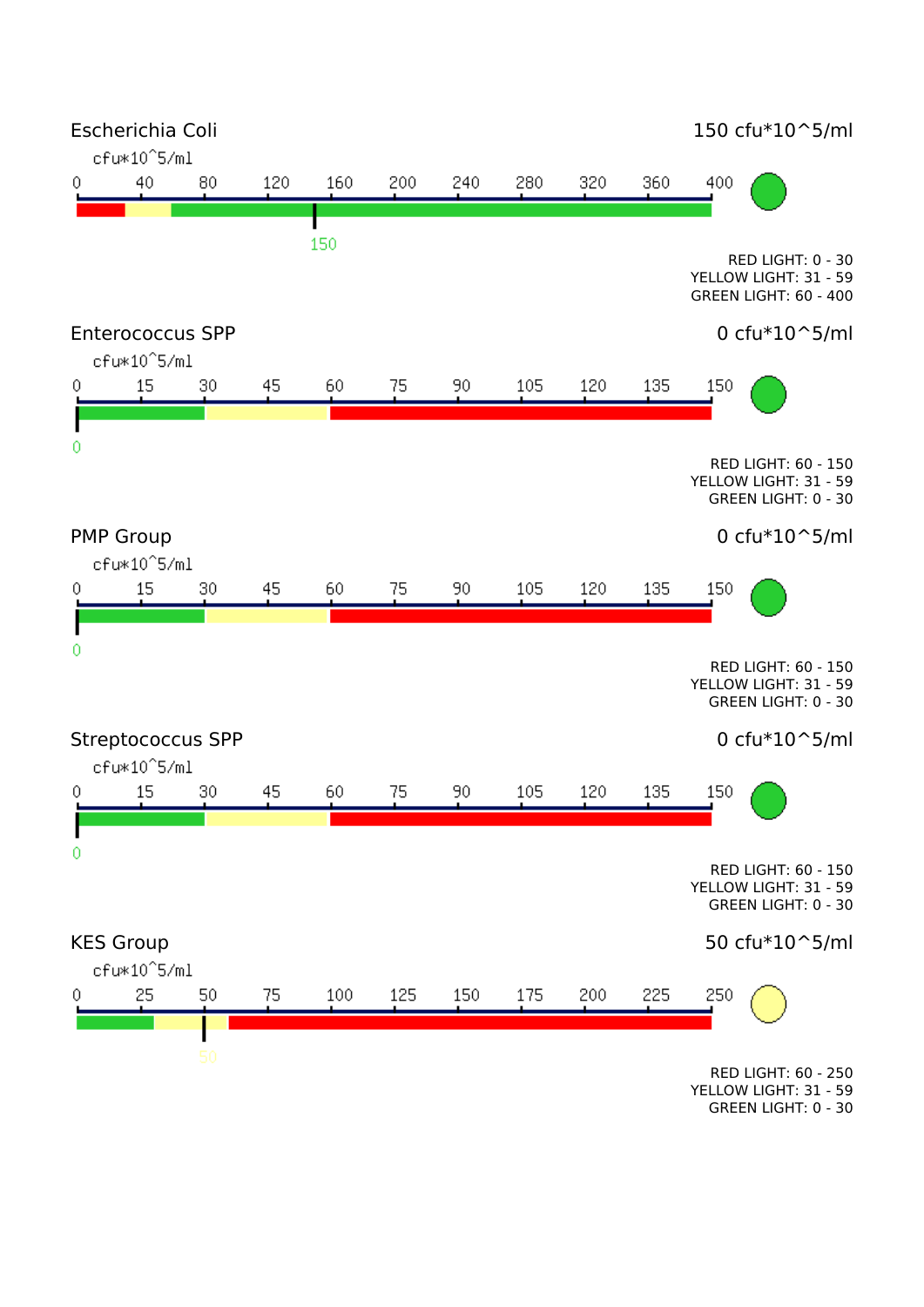## PATHO-FLORA CHECK



YELLOW LIGHT: 11 - 39 GREEN LIGHT: 0 - 10